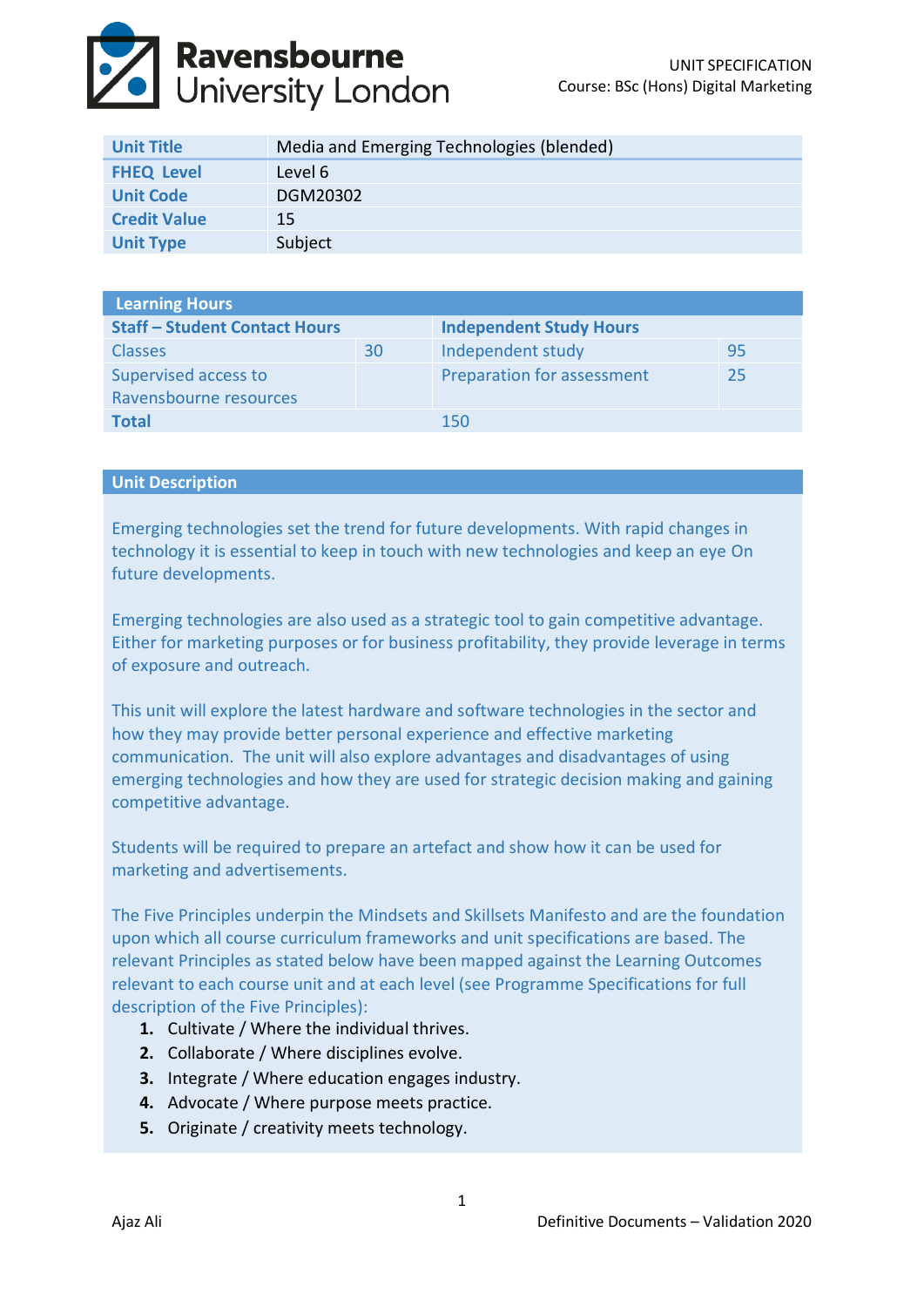### **Unit Indicative Content**

- Introduction to Emerging Technologies
- Advantages and disadvantages of emerging technologies
- Convergence
- Emerging Hardware and Software
- Uses of tech in various sectors
- Marketing related technologies
- Uses of sensors, facial recognition and ML/AI
- Web based tools
- Mobile apps and technologies
- Case studies of emerging technologies
- Applied emerging technologies

# Unit Aims

Examine emerging technologies in hardware and software

Investigate how such technology may be used for effective marketing

Explore ethical factors related to emerging technologies

Develop an in-depth understanding of emerging technologies and their strategic uses

### **Unit Learning Outcomes**

LO 1 Research/Inspiration

Select and evaluate information gathering techniques using a wide range of sources, providing visual, contextual and industry case-study research as appropriate.

Related Principle: ORIGINATE

LO 2 Concept/Ideation

Critically appraise and evaluate appropriate research materials to generate workable concepts or strategic project themes that inform and underpin project development. Related Principle: **ORIGINATE** 

LO 3 Development/Prototyping

Investigate potential pathways that result in appropriate solutions, informed by a systematic understanding of the principles of the creative process. Related Principle: INTEGRATE LO 4 (Pre) Production

Demonstrate systematic working knowledge, production skills, selection, application and understanding of a selection of processes, materials and methods that inform creative and academic practice.

Related Principle: COLLABORATE

#### **Learning and Teaching Methods**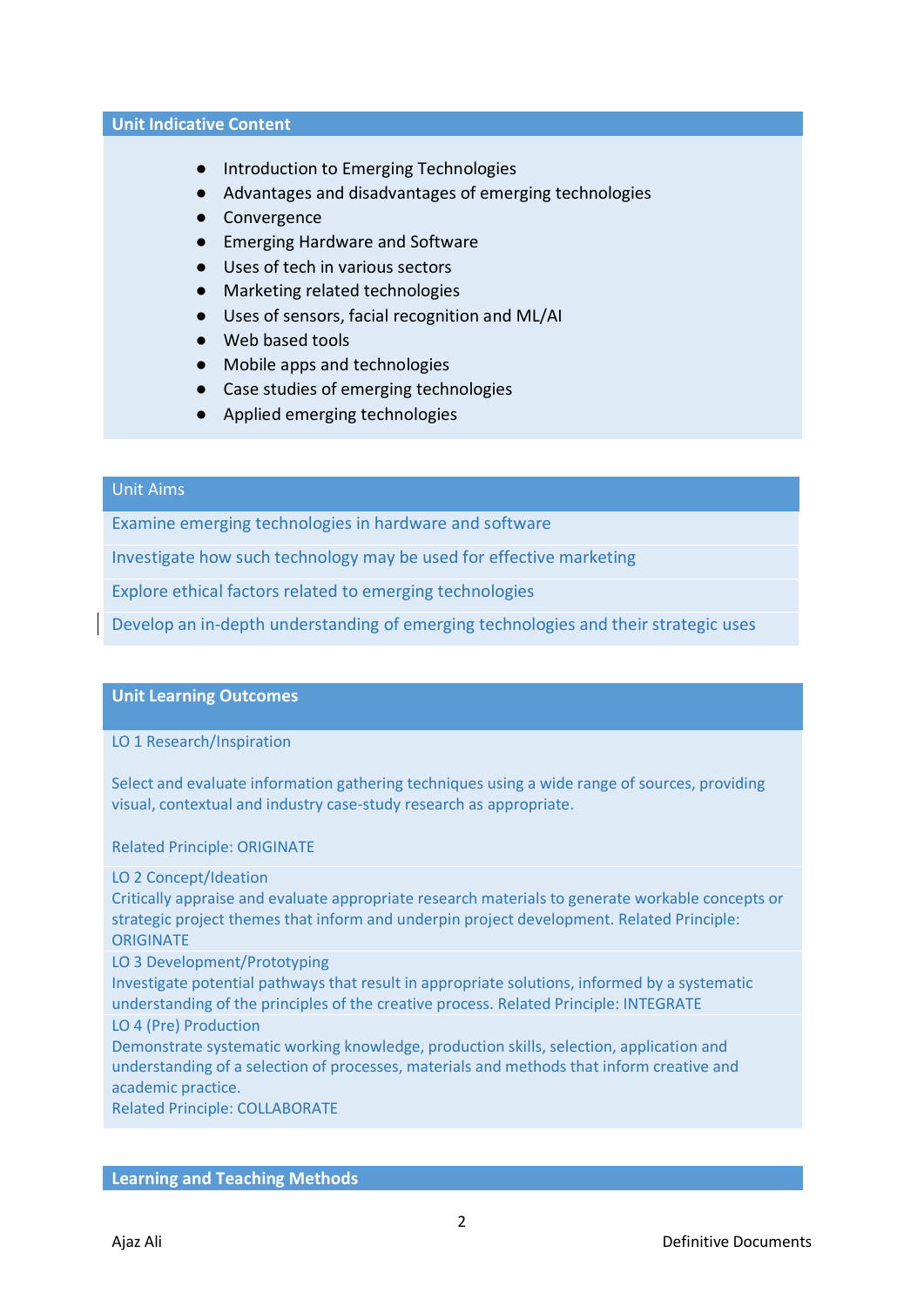# This unit will be delivered using a combination of:

- Lectures / Seminars
- Online activities
- Self-directed independent study
- Peer learning, group discussion, guest speakers

| <b>Assessment methods and tasks</b>                    |                                                   |  |  |
|--------------------------------------------------------|---------------------------------------------------|--|--|
| <b>Assessment tasks</b>                                | Weighting (%) (one grade or multi-<br>grade unit) |  |  |
| Artefact presentation with collateral (10)<br>minutes) | 100%                                              |  |  |

# **Indicative Assessment Criteria**

Choose a project, sector or industry and evaluate formats, characteristics and trends of Emerging Technologies in your selected field (LO2)

Investigate how such technologies may be used for effective marketing (LO2)

evaluate potential harms and ethical implications related to emerging technologies (LO1))

Analyse strategic use of emerging technology for competitive advantage (LO2)

Develop a prototype tool that uses emerging hardware / software (LO3, LO4)

### **Essential Reading list**

Schwab, K. (2016) The Fourth Industrial Revolution. World Economic Forum.

Christensen, C. (2015) The Innovator's Dilemma: When New Technologies Cause Great Firms to Fail (Management of Innovation and Change). Harvard Business Review Press.

### **Recommended Reading List**

[https://www.futuretechmagazine.net](https://www.futuretechmagazine.net/)